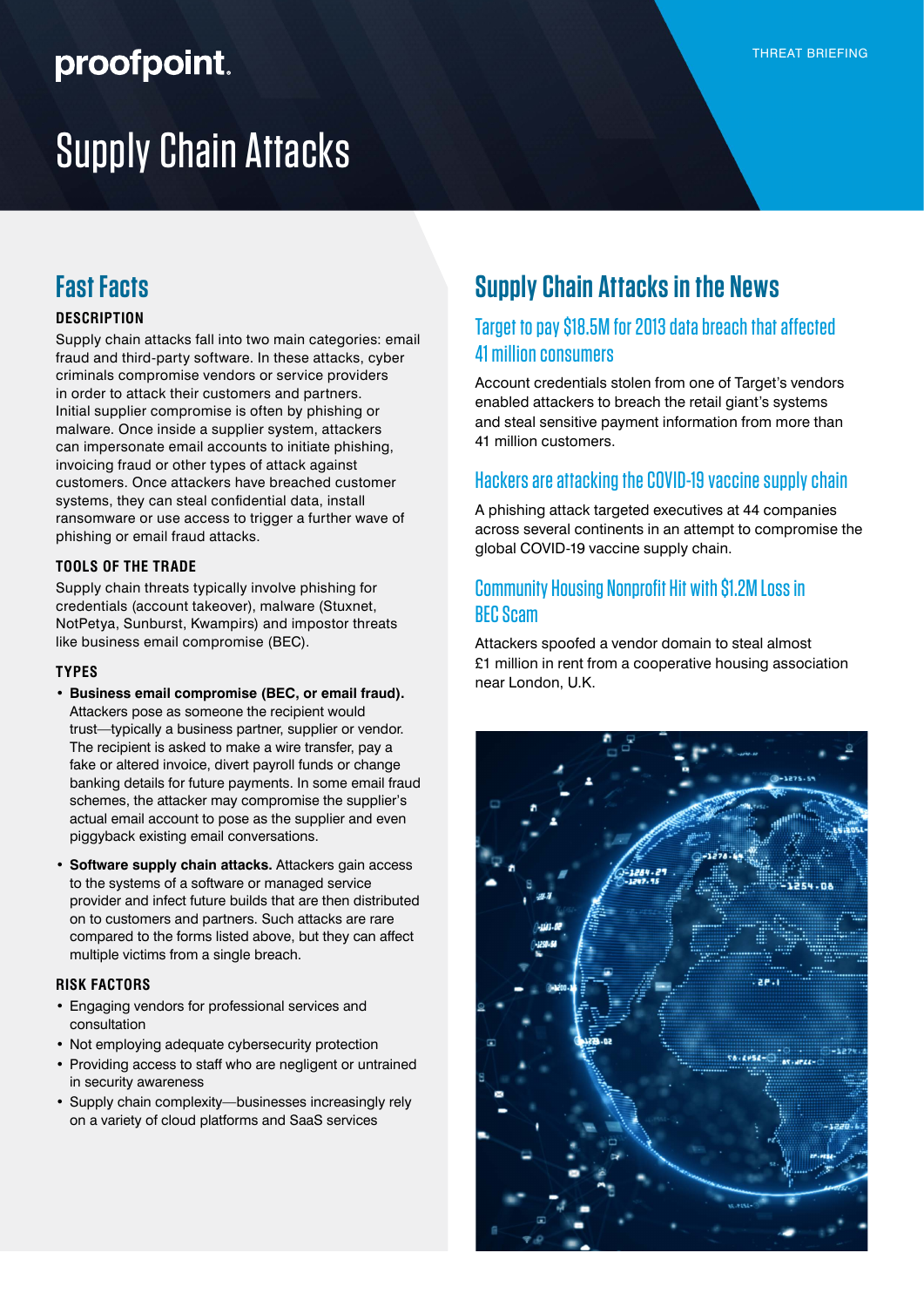### **Anatomy of a Supply Chain Attack**

#### 1. **Infiltration**

Attackers use a variety of methods for the initial breach:



• Brute-force attacks with automated tools to try username and password pairs until a match is found



• Impersonating a trusted contact to send phishing, impostor emails or links/ attachments containing malware such as keyloggers or stealers



• Taking over the account of a trusted supplier

#### 2. **Reconnaissance**



• Once the attacker has stolen valid login credentials, they can begin exploiting the supplier's network and reputation. They monitor communications between the supplier and their customers, prospecting for targets.

#### 3. **Attack**



• When reconnaissance is complete, the attacker can use the compromised supplier's systems to phish for credentials, submit fraudulent invoices or send malware to customers.

### **Research Insights**

Over a one-week period in February 2021, Proofpoint analyzed data from 3,000 organizations across various verticals in the U.S., U.K. and Australia. During that time, the vast majority experienced supply chain attacks.

**980**% received a threat from a supplier who was either impersonated or compromised.

Attacks were equally likely across all countries and industry sectors in the sample.

Of those threats, almost three quarters involved phishing or impersonation.

<30% of emails sent from supplier domains contained malware.



#### **HOW CRIME-AS-A-SERVICE HAS FUELED SUPPLY CHAIN ATTACKS**

The dark web is a notorious marketplace for exploit kits and custom malware used to sell services like botnet rentals and ransomware software. Just like most SaaS providers, cyber criminals provide tools and platforms to those carry out supply chain attacks, ransomware attacks and other cyber crime. Threat actors who lack advanced technical skills can now easily carry out attacks.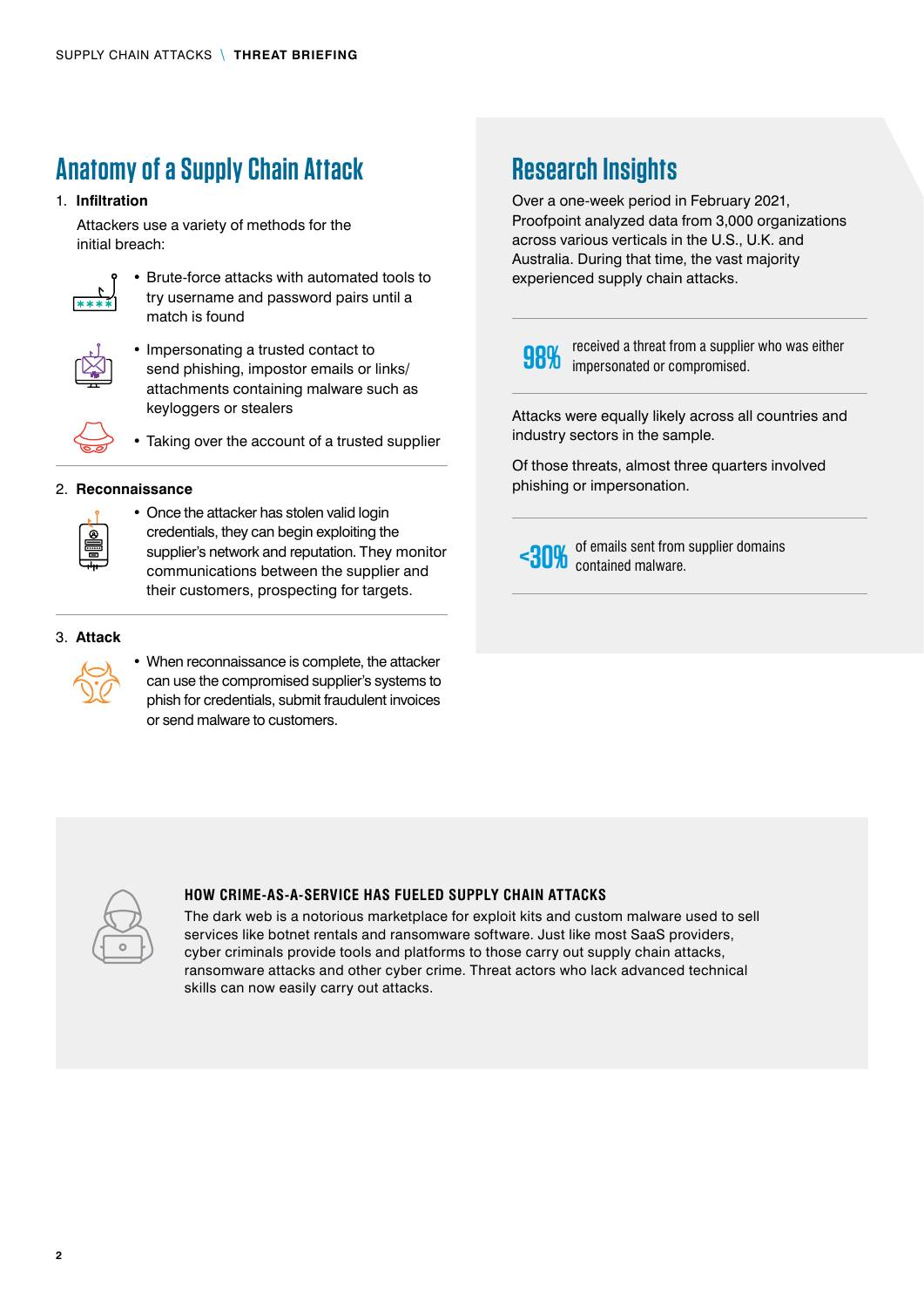### **How to protect your organization**

To address supply chain fraud and software supply chain attack, here are some key security controls organizations should consider implementing.

#### Supply chain fraud

For supplier invoicing fraud, organizations should take a holistic, multi-layered approach, as attackers often leverage both supplier impersonation and compromised supplier accounts jointly.

BEC often starts with an email in which the attacker poses as someone the target trusts or "actually becomes" that person by compromising their account. Because there is no malicious payload, BEC attacks are hard for legacy gateways that only rely on reputation and malware sandboxing to detect.

Here's how to stop the most common—and costly supply-chain attacks.

#### **Get visibility into your supplier email fraud risks**

To help you better understand, communicate and mitigate, get answers to the following questions:

- What are our BEC risks?
- Which users are the most vulnerable?
- Which suppliers are posing risk to our organizations?
- What should we do to mitigate the risks?

You should know which of your users are most attacked by impostor threats and who is most likely to fall for these types of threats.

At the same time, having granular visibility into BEC threat details and identifying common BEC themes, such as supplier invoicing fraud and payroll diversion, can help you better understand and communicate BEC risk.

#### **Detect and block impostor threats before they enter**

Stopping supplier attacks that play out over email means uncovering all email fraud tactics, including display name spoofing, look-alike domains and sophisticated supplier fraud. Look for a solution that dynamically analyzes messages for numerous tactics associated with supplier invoicing fraud such as:

- Reply-to pivots
- Use of malicious IPs
- Use of impersonated supplier domains
- Words or phrases commonly used in these supplier fraud attacks

(Most email security products only rely on static rule matching or limited contextual data which requires manual tuning.)

For supplier invoicing fraud, organizations should take a holistic, multi-layered approach, as attackers often leverage both supplier impersonation and compromised supplier accounts jointly.

#### **Make users resilient against BEC supply chain attacks**

BEC targets people and relies on them to unwittingly carry out the attack. Because these impostor attacks leverage social engineering and impersonation, your users are often left as the last line of defense. That's why mitigating BEC risks requires both technology and training.

Train your users to identify and report suspicious impostor email. This will give them the knowledge and skills they need to protect your organization against these human-activated threats.

Email warning tags can help surface the risk each email poses. For example, warning users when a message is sent from an external sender or a newly registered domain can help them make more informed decisions on uncertain email.

#### **Protect your own brand from being used in email fraud attacks**

While you're concerned about the risk your suppliers might pose, your own customers may have similar concerns about you.

Attackers can turn you against your customers and business partners by using your company's name and brand to steal from them. While brand spoofing may not cause direct financial loss to your organization, it can damage your organization's reputation, erode customer trust and ultimately hurt business.

Prevent fraudulent emails from being sent using DMARC email authentication, whether sent by you directly or a designated third party.